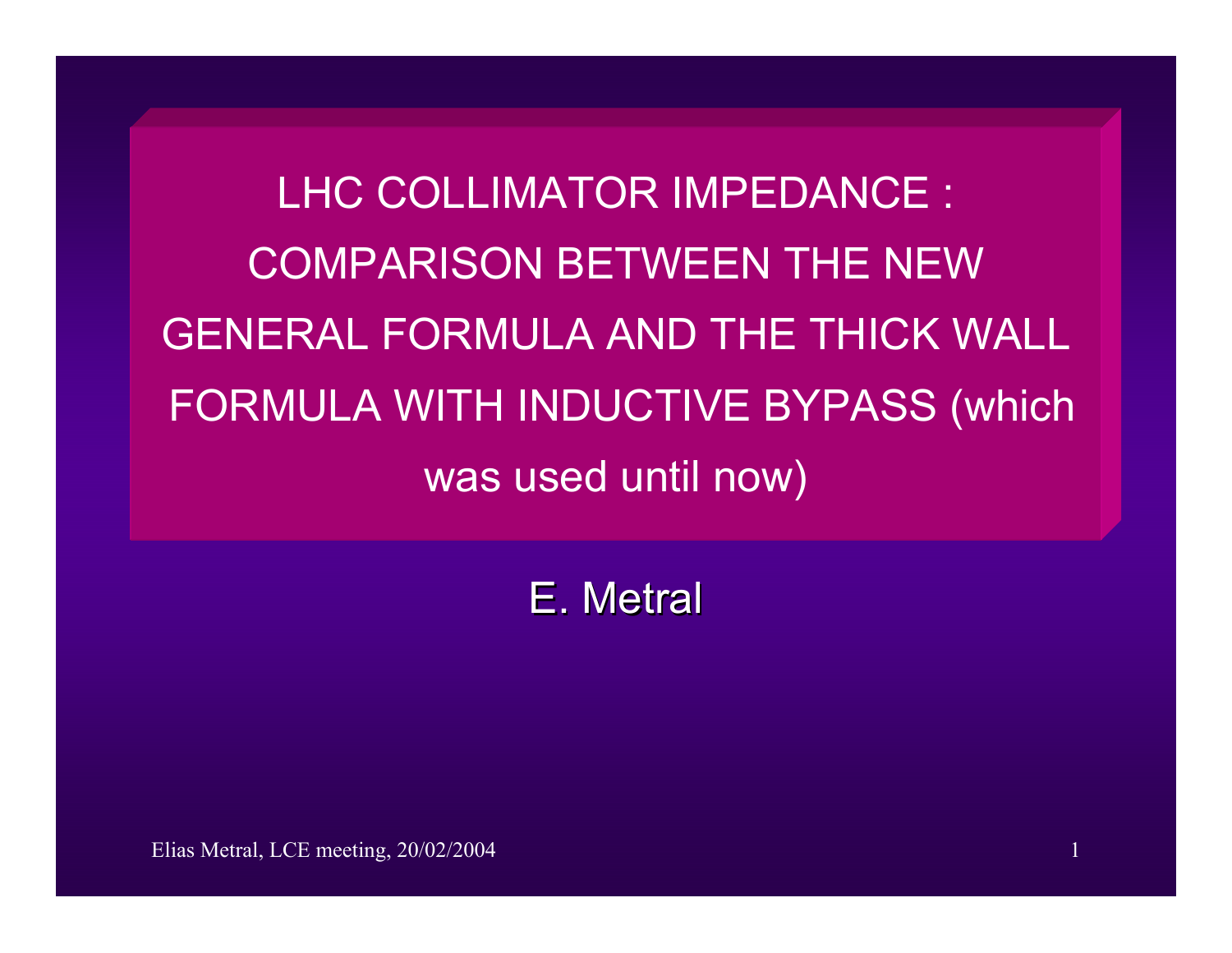## **Plot of the total vertical impedance (1/2)**



Elias Metral, LCE meeting, 20/02/2004 2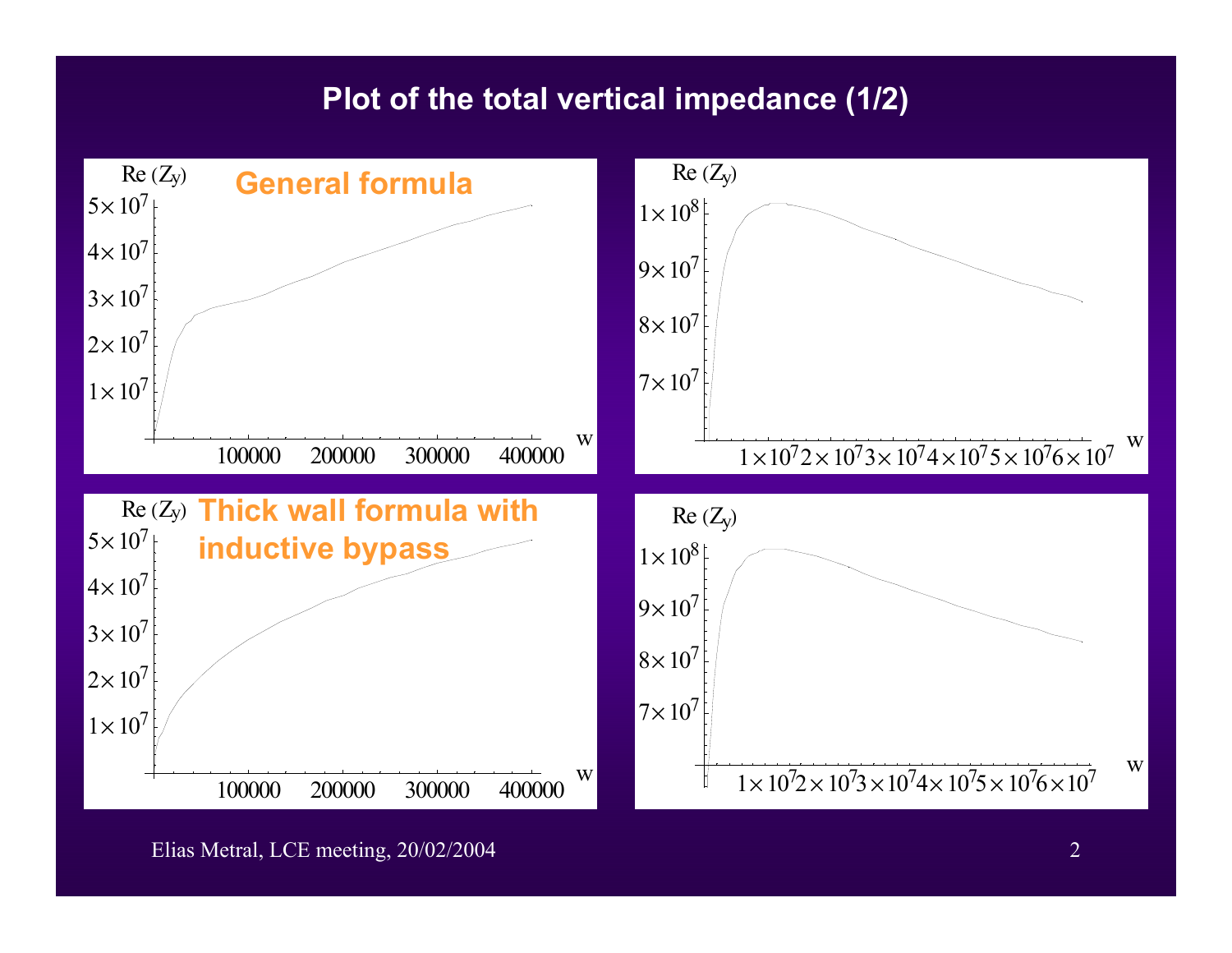## **Plot of the total vertical impedance (2/2)**



Elias Metral, LCE meeting, 20/02/2004 3